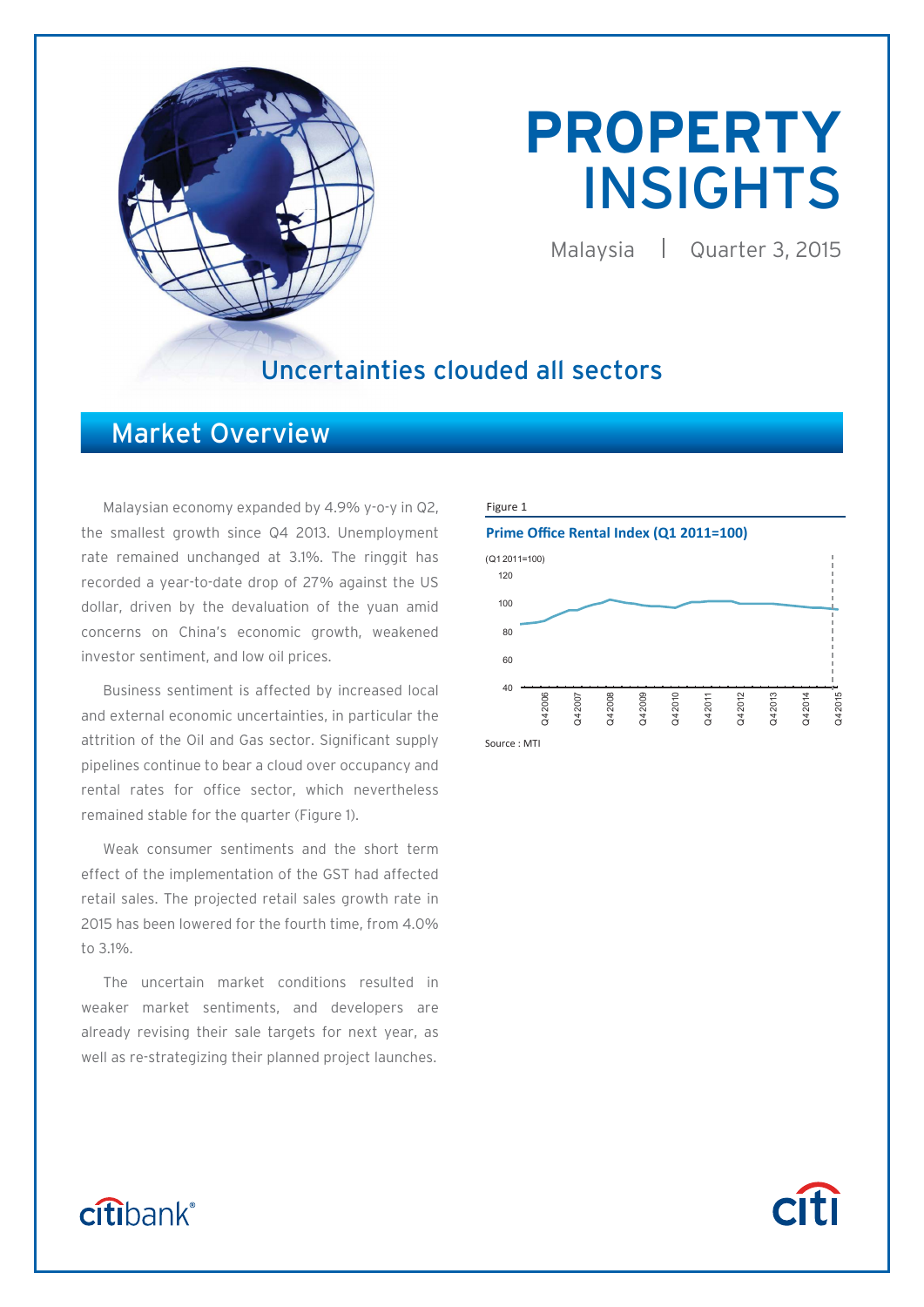## Trends & Updates

### Economic Overview

#### **Malaysian economic growth slowed in Q2 2015**

The Malaysian economy grew by 4.9% y-o-y in Q2 2015 (Q1 2015: 5.6%), the lowest growth recorded since Q4 2013 (Figure 2). On a q-o-q seasonallyadjusted basis, the economy expanded by 1.1% in Q2, slightly lower than the 1.2% achieved in Q4 2014. This can be attributed to the slowdown in domestic demand and contraction in net exports. The labour market remained stable, with an unemployment rate of 3.1%.

Private domestic demand increased by 5.7% y-o-y in Q2, lower than the 9.6% registered in Q1, as private consumption and investments grew slower. The lower growth in private consumption also suggested that households have adjusted their spending patterns following the introduction of the Goods and Services Tax (GST) in April. Demand from the public sector merely grew by 0.9% y-o-y in Q2 (Q1 2015: 2.5%) due to the contraction in public investment.

All sectors expanded at a slower pace in Q2, with the exception of the agriculture sector, which turned around to achieve a positive y-o-y growth of 4.6%. The mining sector, which registered a y-o-y growth of 6.0%, was the leading driver in Q2, followed by the construction sector which grew by 5.6% y-o-y.

#### **Headline Inflation increases**

The headline inflation rate, as measured by the Consumer Price Index (CPI), increased by 2.2% y-o-y in Q2, substantially higher than the 0.7% recorded in Q1 2015. This is in line with the expectation that the CPI will rise following the introduction of GST.

#### Figure 2

**GDP growth and unemployment rate**



Source: Bank Negara Malaysia, Department of Statistics Malaysia, DTZ Research

#### **Consumer Sentiments Index hits six-year low**

The Consumer Sentiments Index (CSI) continued to fall in Q2 2015 for the fourth consecutive quarter. The index decreased to its six-year low of 71.7 in Q2, from 72.6 in Q1 2015.

#### **Ringgit weakened further in Q3**

The ringgit slid further in Q3, falling to a 17-year low against the greenback. The continued fall was driven by the devaluation of the yuan, and the weakening investor sentiment amid political uncertainty and the ongoing controversy on 1Malaysia Development Berhad (1MDB).

In Q3, the ringgit recorded a double-digit drop of 17.4% against the US dollar. It also depreciated against the pound sterling (-13.3%), euro (-18.2%), Australian dollar (-7.3%), Japanese yen (-19.8%) and Singapore dollar (-11.0%).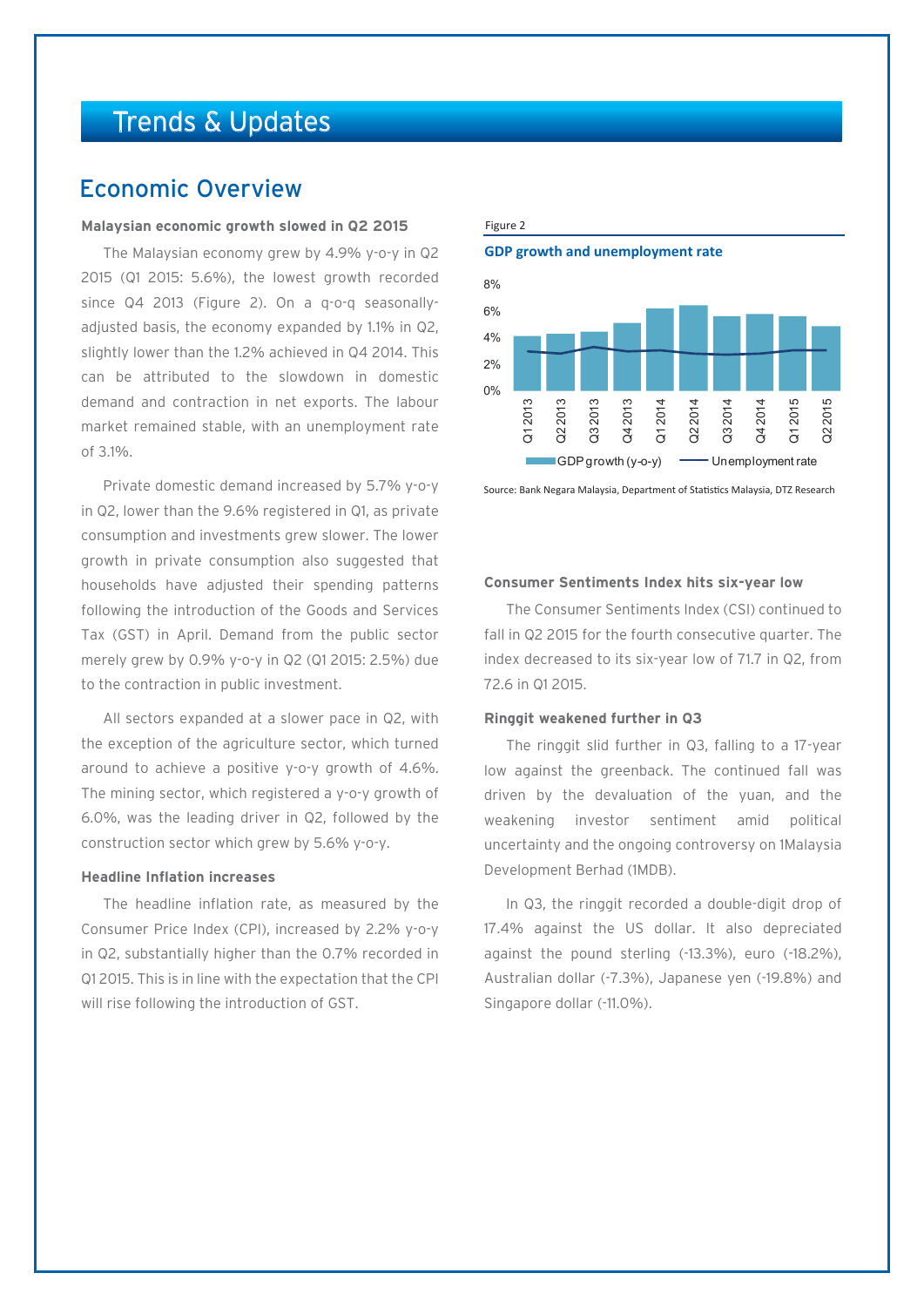### Residential

#### **No new supply during the quarter**

No new supply was recorded for high-end condominiums in Q3, with only 2,814 units from 9 high-end condominium projects were completed since Q1 this year.

It is expected that the 5,125 units of high-end condominium in the pipeline will come on board by the end of the year. Amongst major developments expected to be completed in Q4 are M City Residential Suites (1,118 units), Banyan Tree Residences (441 units), KL Trillion (320 units) and Le Nouvel KLCC (200 units) (Figure 3).

#### **A stable market despite witnessed slight drops in both capital values**

In Q3, the Kuala Lumpur high-end condominium market remained relatively stable, with overall average price decreasing marginally by 2.0% q-o-q to RM723 per sq ft from RM738 per sq ft in Q2. While the residential market continued to be weighed down by weaker buying sentiments, the depreciation of the Ringgit since the beginning of the year helped make properties more affordable to foreign investors. However, the impact is muted by the exchange rate volatility. The pending completion of 5,000 units is expected to further exert greater downward pressure on prices.

The average rent for high-end condominium also softened, declining by 8.8% g-o-g to RM3.23 per sq ft per month from RM3.55 per sq ft per month in Q2 (Figure 4). This is largely due to slower leasing demand, as the number of expatriates decreased with the consolidation of the Oil and Gas sector.

#### **Uncertainty and challenging market ahead**

Sales and new launches are expected to be sluggish, which further weakens market sentiment, especially for luxury properties. The softening of the market is expected to be compounded by downside risks from the external environment and lasting effects from the various cooling measures imposed. Additionally, the Malaysian Government is unlikely to shift its position on the cooling measures.

#### Figure 3

#### **Future supply of high-end condominiums in Kuala Lumpur**



Source : DTZ Research

Figure 4

#### **Rental and price indices of high-end condominiums in Kuala Lumpur**



Source : DTZ Research

Developers are also revising sale targets, especially for next year, as well as re-strategizing their planned project launches to make them more appealing in the evolving environment, given that the market recovery may take a longer time. Longer soft launch periods will help developer manage risk and gauge underlying sentiment. This is especially so given the thin and diminishing high-end market. In contrast, there is a large demand from middle income households that find the current offerings unaffordable.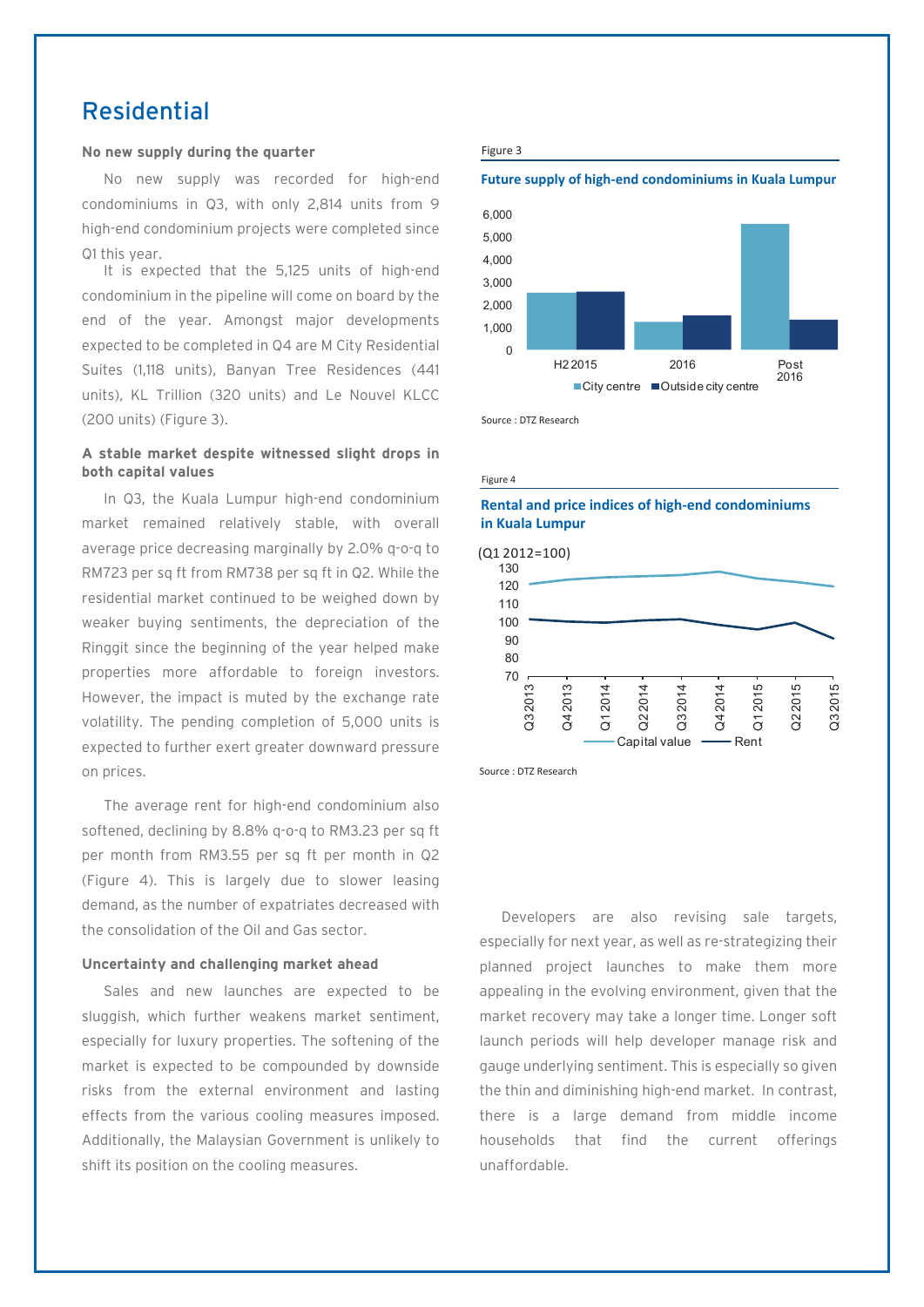### Retail

#### **Weakening consumer confidence**

Consumer confidence fell further to 71.1 points in Q2 2015, from 72.6 points in Q1 2015. Consumers' finances are experiencing deterioration due to generally higher prices and are holding back on household spending.

According to the Retail Group Malaysia (RGM), the projected retail sales growth rate in 2015 was lowered for the fourth time, from 4.0% to 3.1%. Consumers have tightened their spending since end of 2014 ahead of the Goods & Services Tax (GST), which was imposed on April 1 this year. The retail sales in Q2 2015 plunged 11.9% as compared to a year ago, the lowest quarterly retail growth rate since Asian Financial Crises. For Q3 2015, the retail industry was expected by Retail Group Malaysia (RGM) to grow by 2.5%, however Malaysian Retailers Association (MRA) was expecting only 0.1% sales growth. 6.0% sales growth is projected by RGM in Q4 2015 as the consumers will get used to the GST.

#### **No completions in the quarter**

No new retail malls were completed in Q3. The stock in Kuala Lumpur remained unchanged at 28.8 million sq ft and average occupancy rate was at 90.0%.

Going forward, approximately 3.0 million sq ft of retail space in both the city and suburban areas are expected to complete in Q4 2015. This is expected to exert supply-side pressure on the vacancy rates of retail outlets. The upcoming retail malls are M3 Mall, Da Mén USJ, IKEA@Jalan Cochrane, Glo Damansara, Sunway Pyramid Phase 3 and Empire City (Table 1).

The entry of these new malls will see a tougher operating environment for all mall operators and downward pressure on rents amidst competition to attract retailers, particularly in the suburban neighbourhoods where most of the new malls are located. Correspondingly, retailers were also more cautious on their expansion plans and operational expenses.

Figure 5

#### **Retail new supply (NLA) in Kuala Lumpur, sq ft (million)**



Source : DTZ Research

Table 1

#### **Selected upcoming retail malls in Klang Valley**

| Name of development    | <b>Est Area</b><br>(NLA, sqft) | Est year of<br>completion |
|------------------------|--------------------------------|---------------------------|
| M3 Mall                | 200,000                        | Oct 2015                  |
| Da Mén USJ             | 420.000                        | Nov 2015                  |
| IKEA@Jalan Cochrane    | 450.000                        | Nov 2015                  |
| Glo Damansara          | 360,000                        | 2015                      |
| Sunway Pyramid Phase 3 | 62,000                         | 2015                      |
| <b>Empire City</b>     | 1,500,000                      | 2015                      |

Source : DTZ Research

#### **Weakening ringgit leading to higher import cost**

The US dollar to the Malaysian ringgit hit over 4.42 for the first time since 1998. According to RGM, consumers can expect shopping to get more expensive in Q3 2015 as the weakening value of the ringgit will lead to a hike in retail prices due to higher import costs. In addition, the local retail sector is negatively impacted by the continuing political issues in the country. The current political situation is affecting the Malaysian consumer sentiment level and buying mood.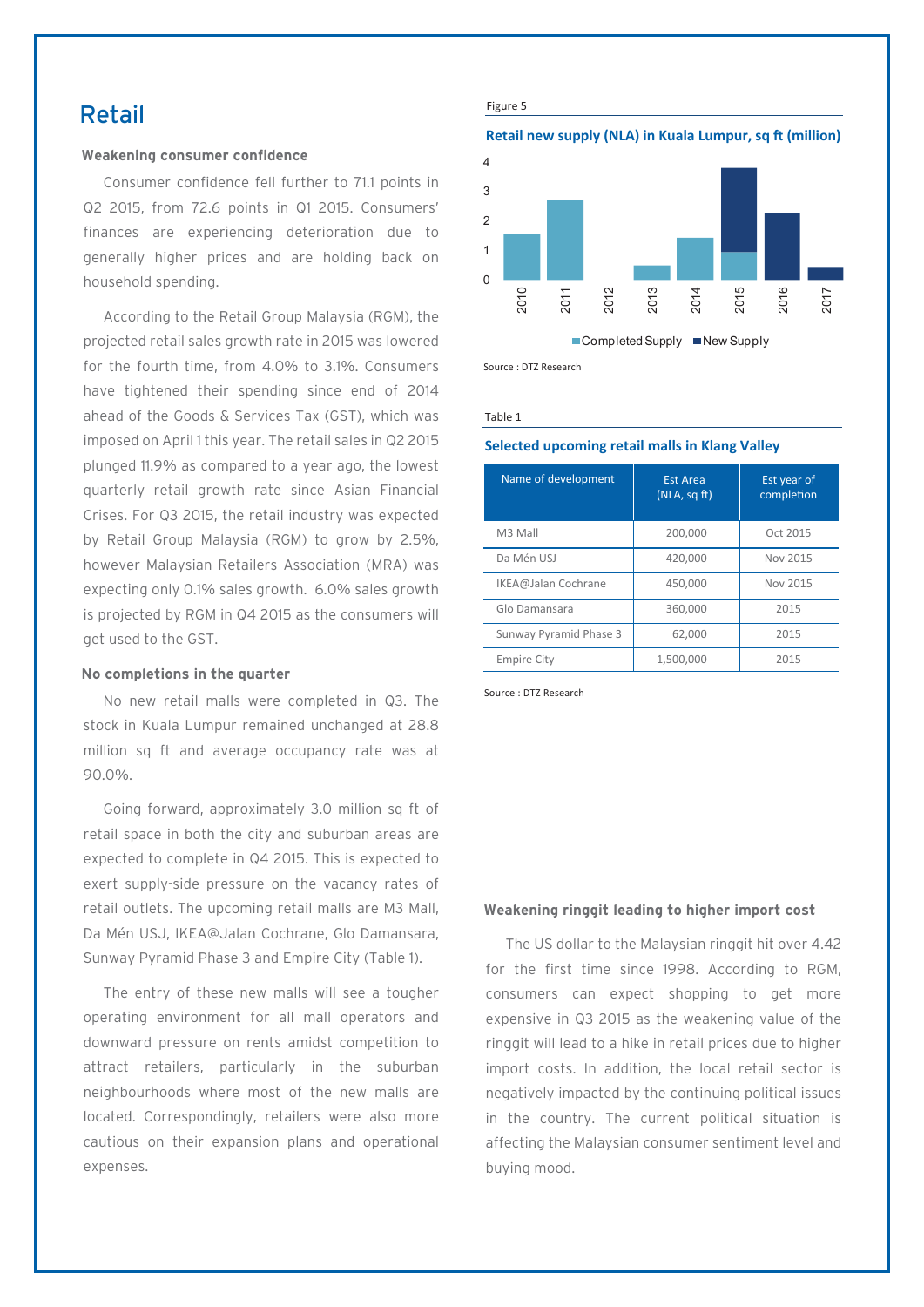#### **Acquisition of Mall**

Da Mén USJ mall was acquired by Pavilion REIT for RM488 million, from Equine Park Country Resort Sdn Bhd and Revenue Concept Sdn Bhd. The acquisition includes a five-storey shopping mall with a lower ground floor of about 420,920 sq ft of net lettable

### **Office**

#### **Only one office building completed for the quarter**

In Q3 2015, the KL office market saw only one completion, i.e. Ilham Tower, at Persiaran KLCC (Jalan Biniai). Ilham Tower adds 426,000 sq ft of office space. The 58-storey is an integrated office and serviced apartment operated by Oakwood. The grade-A office has a reported monthly rent of RM7.5 to RM9.0 psf. The considerably above-average rate is attributed to – among various others – its Greenmark Gold Plus status, as well as being built with the quality near to the technological benchmark, MultiSuper Corridor Status. The dual-status has further become the market's standard as as landlords seek to retain tenants in current market conditions. Office units in Ilham Tower are located from ground up to the 35th floor, while the serviced apartments and other facilities are housed from 36th floor onwards.

With the addition of Ilham Tower, office supply in KL now stood at 75.7-million sq ft. More than 32-million sq ft of the supply is located within the Golden Triangle area. A few more office towers are expected to complete in Q4, which will add about 2-million sq ft to the stock. These buildings include KL Trillion by Singaporean Sim Lian Group at Jalan Tun Razak, as well as two of the office towers in The Vertical development at Bangsar South (UOA Group).

#### **Stable capital value and rental despite declining occupancy**

Average occupancy has seen a slight increase from 79.8% in Q2 to 81.6% in Q3. The increase is attributed to tenants moving into newer developments that come on board in Q2. These developments include Naza Tower @ Platinum Park at Persiaran KLCC, Q-Sentral at Jalan Sentral, and Summer Suites off Jalan Sultan Ismail. The largest of the three, Q-Sentral area as well as a two-level basement car park with 1,672 parking bays, analyzed at RM1,159 per sq ft with estimated potential yield of 6.8%. The mall is expected to open in November 2015. Pavilion REIT's portfolio will increase from RM4.4 billion as at June 30 to RM4.9 billion with the acquisition.





Figure 7

**Office net absorption, sq ft (million) and vacancy rate**



Source : DTZ Research

with about 1.4-million sq ft office space, is estimated to be 30% occupied thus far.

Rents and capital values remained generally stable. Two blocks of grade C office at Menara Pandan at the city fringe, in a residential neighbourhood of Pandan Indah, were sold for RM185 per sq ft, whilst Wisma Amanah Raya, a secondary office in the city centre was sold at RM507 per sq ft.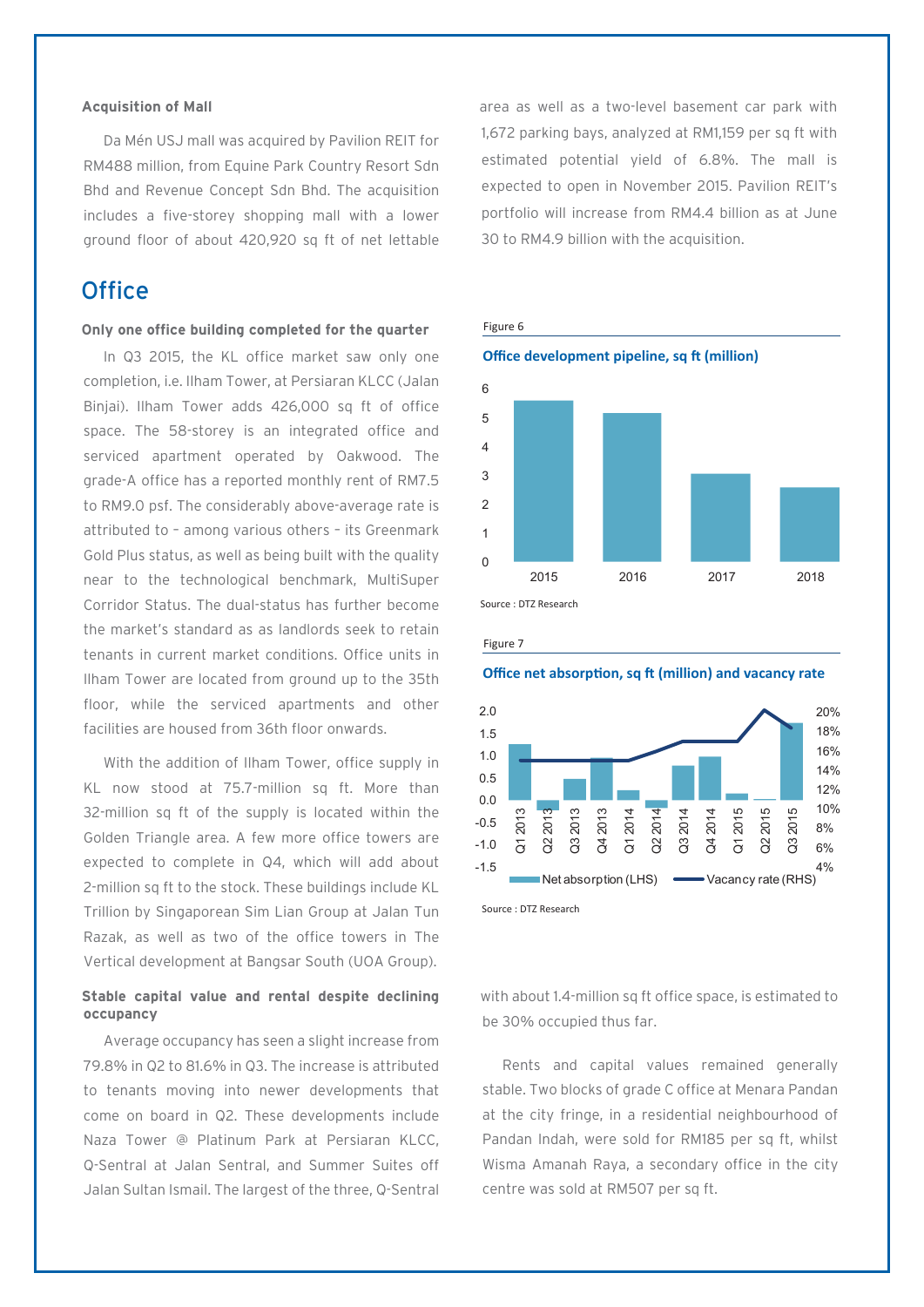#### **Office market is cooling down due to economic condition**

Given the challenging economic climate, the office market is expected to soften. The restructuring and cosolidation of banks and gas companies will lead to higher vacancy.

#### Figure 8

#### **Prime rental index (Q1 2011 = 100)**